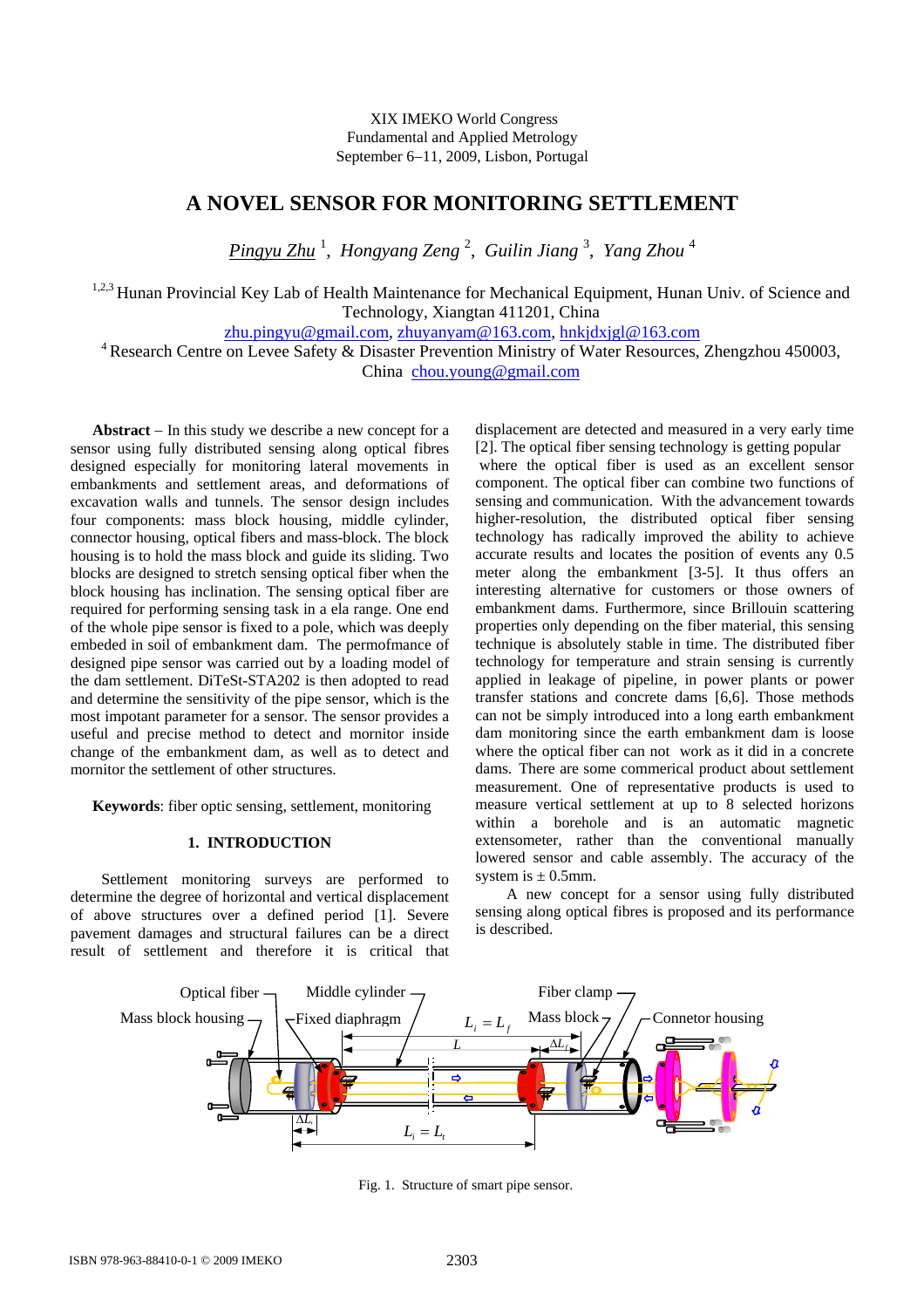

(a) Mass-block (b) Connector housing (c) Assembly pipe sensor

Fig. 2. Prototype of smart tube sensor.



Fig.3 Operation process of smart deformation displacement tube Sensor block diagram

## **2. PRINCIPAL OF THE SENSOR**

#### *2.1. The structure of the pipe sensor*

The structure of the novel settlement monitoring sensor is shown in Fig.1. A prototype, shown in Fig.2, is available for reference and is adapted to spur dikes along Yellow River in China to detect its damages.

The sensor consists of four components: mass block housing, middle cylinder, connector housing, optical fibers and mass-block. The novel features of this smart pipe sensor include a hollow cylinder-shaped cantilever structure with double-ended sealing, the sensor itself being a right circular cylinder of height or length 2000mm and external diameter 38 mm. The internal diameter of the sensor is 30 mm; its inner surface is sufficiently smooth to enable two massblocks to move inside the cylinder with slight friction.

This sensor provides a novel precise measurement method to monitor field settlement and inclination, together with ground slide.



Fig.3 Mechanics analysis of Deformation/elongation of top optical fiber when stretching.

#### *2.2. The working principal of the pipe sensor*

The original length of optical fiber (sensing part) is *L* . The angle between the horizontal level and optical fiber is  $\theta$ . When there is no any land subsidence or rise, the angle  $\theta$ is zero. When the pipe with optical fiber slopes, a new angle  $\theta$  arises. The subscript letter *i* represents location number of the optical fiber. The optical fiber is stretched by the partial force of mass block gravity,  $F_i$  can be described as

$$
F_i = Mg \cdot \sin \theta_i \tag{1}
$$

Consequently, left mass block slips away outside, the new length of the optical fiber is  $L_i$ . The strain of the

optical fiber is  $\varepsilon$ . They have the following relation

$$
\varepsilon_i = (L_i - L) / L \tag{2}
$$

$$
L_i = (1 + \varepsilon_i) \cdot L \tag{3}
$$

Thanks to the relation between the length  $L_i$  and the force  $F_i$ ,

$$
L_i = k \cdot F_i \tag{4}
$$

Here,  $k$  is constant coefficient for certain fiber. Substituting equation (1) into equation (4), we get

$$
L_i = k \cdot Mg \cdot \sin \theta_i \tag{5}
$$

So,

$$
\sin \theta_i = \frac{L_i}{k \cdot Mg} \tag{6}
$$

Plus, the displacement of the subsidence  $D_i$  is

$$
D_i = L_i \cdot \sin \theta_i \tag{7}
$$

Substituting equation (6) into equation (7), we get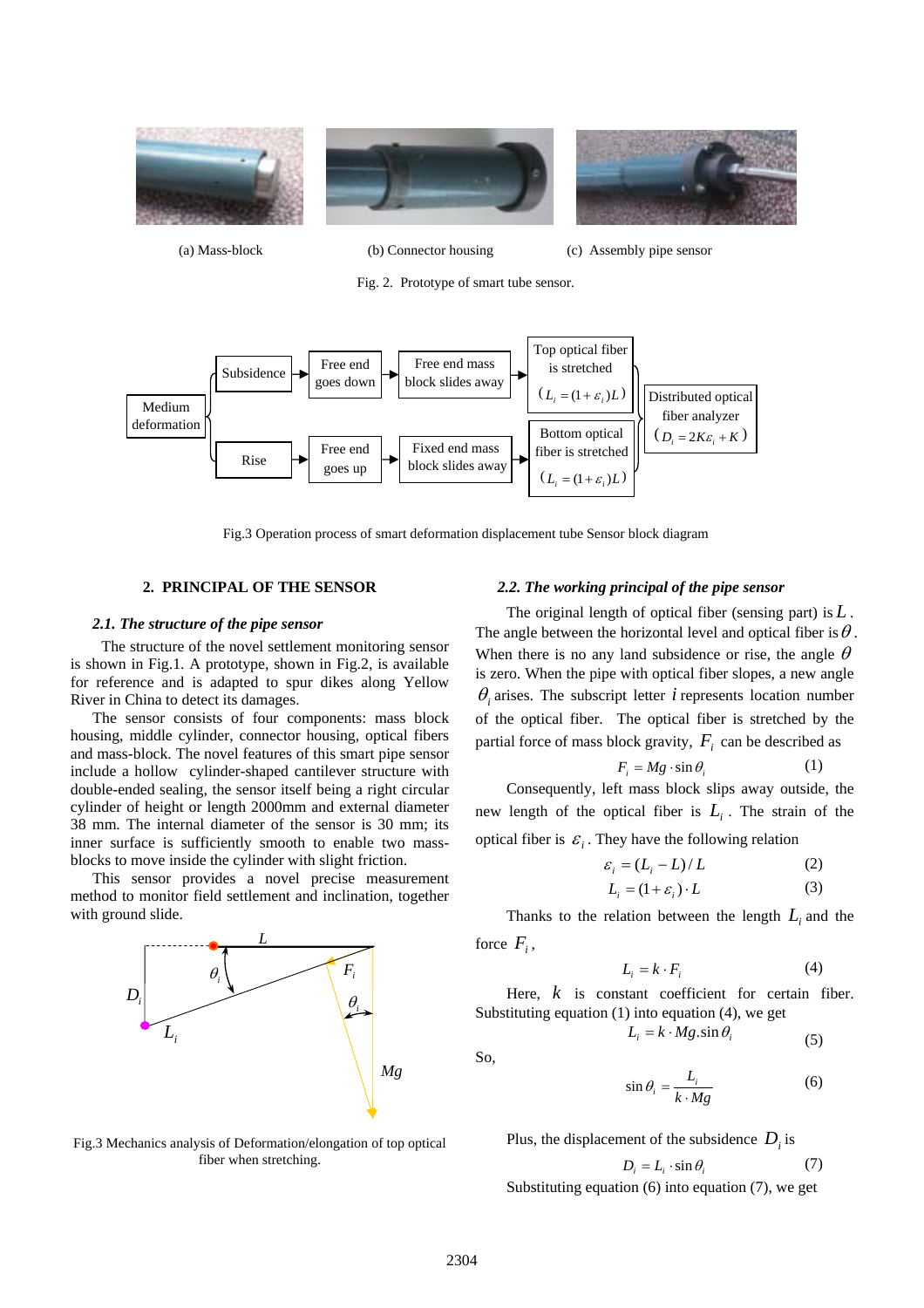$$
D_i = L_i \cdot \frac{(1+\varepsilon_i) \cdot L}{k \cdot Mg}
$$
  
=  $(1+\varepsilon_i) \cdot L \cdot \frac{(1+\varepsilon_i) \cdot L}{k \cdot Mg}$   
=  $\frac{L^2}{k \cdot Mg} (1+\varepsilon_i)^2$   
=  $\frac{L^2}{k \cdot Mg} (1+2\varepsilon_i + \varepsilon_i^2)$  (8)

The strain  $\varepsilon$ <sub>i</sub> can be given from distributed optical fiber demodulating instrument (such as DiTeSt), and then the displacement can be calculated using equation (8).

When we ignore second-order item  $\varepsilon_i^2$ , we get

$$
D_i = \frac{2L^2}{kMg} \varepsilon_i + \frac{L^2}{kMg}
$$
 (9)

It is a linear relation between  $\varepsilon_i$  and  $D_i$ .

When the free end of smart pipe rises, right mass block slides away. The similar operation process is to the left mass block. The difference is that top optical fiber not bottom fiber is stretched by right mass block. Although the temperature inside the smart pipe under the ground, some measures designed to make it differently: it includes some loose spare length of fibers inside the pipe just to monitor temperature. Put some spare optical fibers with some length in the connector housing just to compensate the temperature (just to monitor temperature) effect and so to have a pure strain sensing. Then I have a temperature reference this way. Moreover, we can declare that the spare is just to measure temperature.

There is friction between pipe surface and mass block, which may affect the effect. However, the customer does not focus on the process of mass block sliding and the process is not rapid comparatively the instrument's scanning time. Of course, the response time is directly related to the sensitivity of this pipe system. To reduce the friction, some steps can be done, such as ensuring mirrorlike surface and applying lube oil.

## **3. PERFORMACE OF THE SENSOR**

#### *3.1. Characterization – the measurement*

In order to verify the calculated results, both bare fiber [8] and pipe sensor are employed during the measurement of the performance. Firstly, bare fiber was stretched by adding series weights. The strain-force data of Fig. 4 can be fitted to a quadric, so that the calibration coefficient can be obtained from this line and this calibration coefficient will be used in the next step for readout system. Strain effect on the Brillouin scattered components is known. Deformation  $\varepsilon = \Delta L/L$ , and strain coeff equal to 500 MHz/% $\varepsilon$  [9], the formula can be written as:

*y* = 608.7472*x* + 0.2194 (10)

Secondly, the assembly pipe sensor was fixed and loaded on free end. Different angle represents series of vertical displacement of the pipe sensor. In the field, future product of pipe sensor will have any inclination angle. So even if the settlement is very tiny, the pipe sensor can capture. The results from DiTeSt-STA202 analyser are shown in Fig.5.



Fig.4 Force versus strain for bare fiber used in pipe sensor.



Fig. 5. Performance of smart tube sensor ( reading data from DiTeSt)

## **CONCLUSIONS**

This sensor provides a novel precise measurement method to monitor field settlement and inclination, together with ground slide. The permormance is good enough to accomplish the task of a sensor. It is possible that the pipe sensor will be used widely after find a good fixing configuration.

#### **ACKNOWLEDGMENTS**

The research is supported by National project "948" Grant No.200608. The measurement was carried out at Yellow River Institute Hydraulic Research(YRIHR), China. The writers would like to gratefully thank their supports.

#### **REFERENCES**

- [1] Y.B. L, W.Z. Zhu and J. He et al,"Current Situation and Prospects of Dike Anomaly and Infiltration Detecting Technology in China," *Advances in Science and Technology of Water Resources*, vol.22,no.2, pp.59-62.2002.
- [2] P.Y. Zhu, L. Thevenaz, Y. B. Leng and Y. Zhou, "Design of simulator for seepage detection in an embankment based on distributed optic fibre sensing technology", *Chinese Journal of Science and Instruments*, vol. 28, no.3, pp.431-436. March 2007.
- [3] J.P. Geng, J.D. Xu, G.Wei. "The development of Brillouin